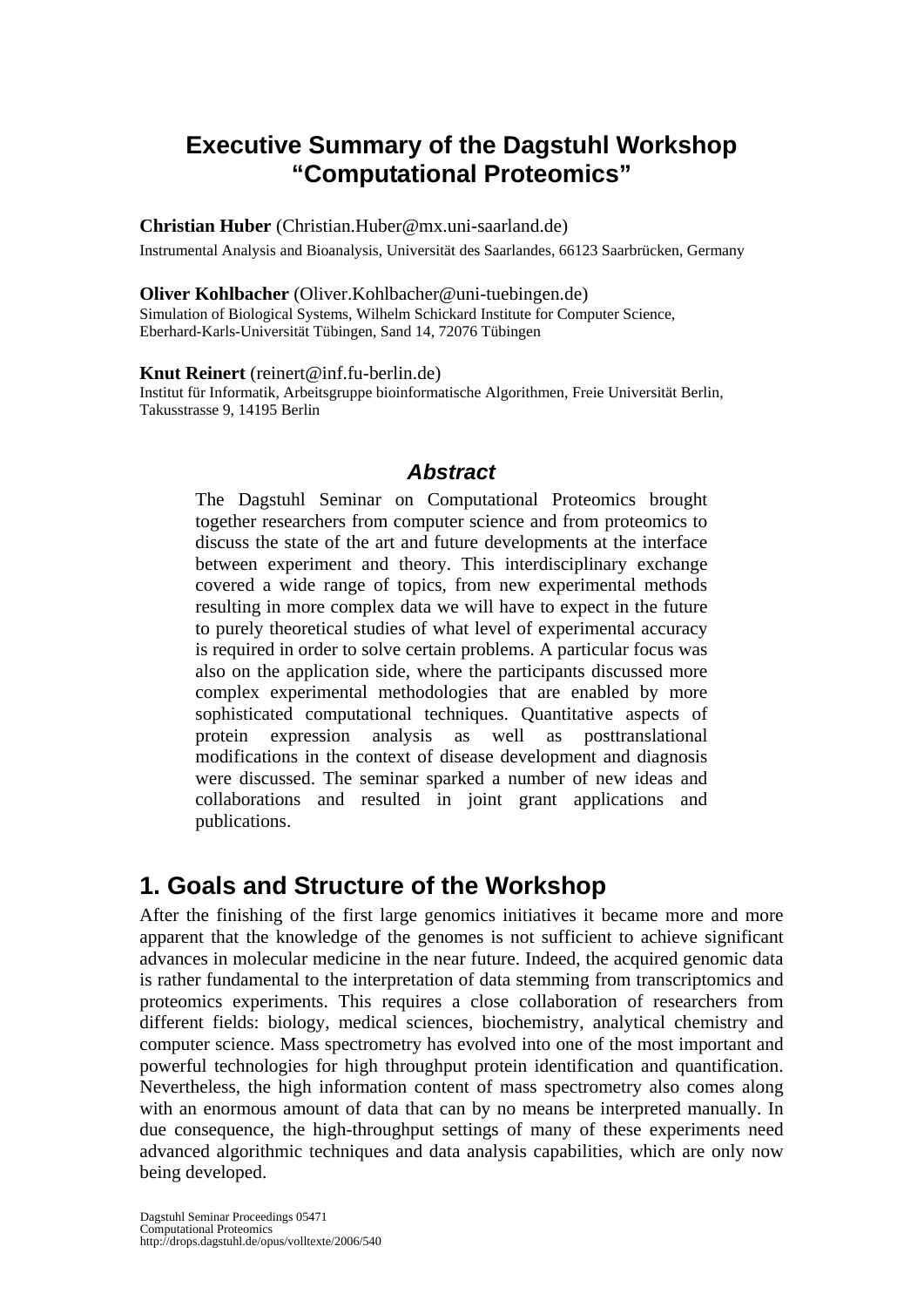The goal of this seminar was to bring together experts from both fields: life science and computer science/bioinformatics. Together they should present recent advances in their field and identify relevant problems that ought to be solved jointly in order to advance science in the field.

The expected outcome or the seminar was a better understanding of the expectations, needs, and capabilities both of experimental and bioinformatic tools for proteome analysis. Computer scientists should understand how the data for proteome analysis are generated and what their implications are, while experimental scientists need to know how the data can be evaluated and validated. Moreover, there was general consensus that proteomics experiments need to be planned and carried out taking onto consideration both experimental and computational issues at the very beginning of the study. The seminar was also intended to set off new initiatives for collaborations between experimental and computational sciences, which in turn should result in novel, rugged and fully automatable total analysis systems for proteome characterization.

We thus had sessions covering the following topics (the two columns represent the morning and afternoon sessions):

| Data processing and Protein Identification                                                                                                                                                                                                                                                                                                                                                                                                                     |                                                                                                                                                                                                                                                                                                                                 |
|----------------------------------------------------------------------------------------------------------------------------------------------------------------------------------------------------------------------------------------------------------------------------------------------------------------------------------------------------------------------------------------------------------------------------------------------------------------|---------------------------------------------------------------------------------------------------------------------------------------------------------------------------------------------------------------------------------------------------------------------------------------------------------------------------------|
| Organizers:<br>Welcome and Introduction -<br>The idea of Dagstuhl Seminars<br>Eva Lange:<br>High-accuracy peak picking of<br>proteomics data using wavelet<br>techniques<br><b>Wolf Lehmann:</b><br>The [Peptide] <sup>n+</sup> -Fragmentome: A<br>Set of Predictable MS/MS<br>Fragment Ions with Highly<br><b>Redundant Sequence Information</b><br><b>Marc Sturm:</b><br>A machine learning approach for<br>prediction of DNA and peptide<br>retention times | <b>Christian Huber:</b><br><b>Glycosylation Patterns of Proteins</b><br>Studies by Liquid Chromatography-<br>Mass Spectrometry and<br><b>Bioinformatic Tools</b><br><b>Christian Schley:</b><br>Multidimensional Peptide/Protein<br>Analysis and Identification by<br>Sequence Database Search using<br>Mass Spectrometric data |
| <b>Experimental techniques</b>                                                                                                                                                                                                                                                                                                                                                                                                                                 |                                                                                                                                                                                                                                                                                                                                 |
| Hartmut Schlüter:<br>From Functions to Proteins -<br>Searching for Proteases<br>Sebastian Böcker:<br><b>Combinatorial Approaches for</b><br><b>Mass Spectra Recalibration</b>                                                                                                                                                                                                                                                                                  | <b>Andreas Tholey:</b><br><b>Quantitative MALDI Mass</b><br>Spectrometry - Approaches,<br><b>Scopes and Limitations</b><br><b>Johannes Schuchhardt:</b><br>From spots to systems                                                                                                                                                |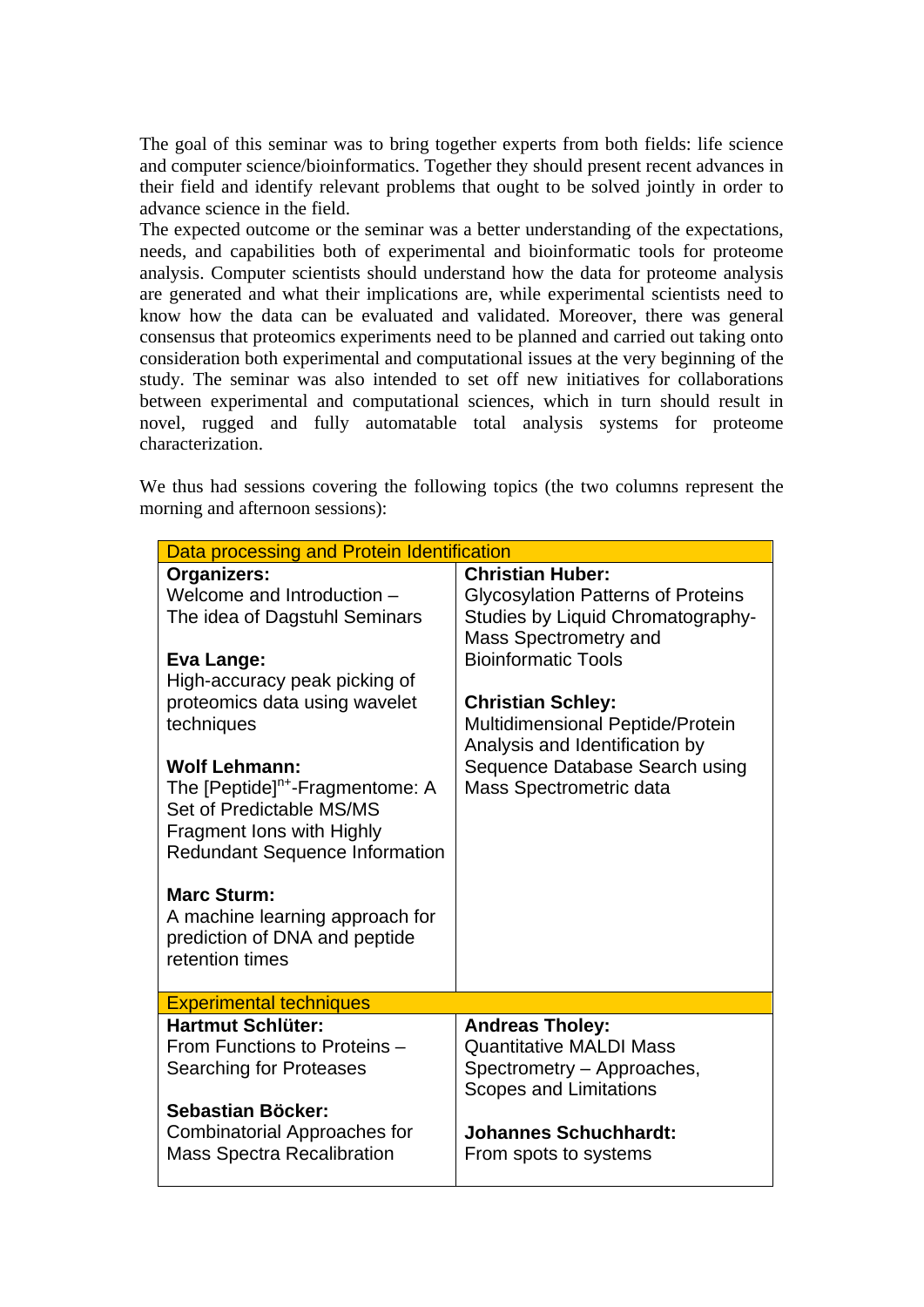| <b>Excursion and discussion rounds</b>                                                                                                                                                                                                                                                              | <b>Rune Mattiesen:</b><br>VEMS 3.0: Algorithms and<br>computational tools for tandem<br>mass spectrometry based<br>identification of post-translational<br>modifications in proteins<br>Plenary Discussion I:<br>What are the important scientific<br>questions in Proteomics? How can<br>we convince funding agency of the<br>importance of the research?                                                                                                                                                                 |
|-----------------------------------------------------------------------------------------------------------------------------------------------------------------------------------------------------------------------------------------------------------------------------------------------------|----------------------------------------------------------------------------------------------------------------------------------------------------------------------------------------------------------------------------------------------------------------------------------------------------------------------------------------------------------------------------------------------------------------------------------------------------------------------------------------------------------------------------|
| <b>Quantitative Proteomics</b>                                                                                                                                                                                                                                                                      |                                                                                                                                                                                                                                                                                                                                                                                                                                                                                                                            |
| <b>Ole Schulz-Trieglaff:</b><br>An overview of existing Software<br>for quantitative Proteomics<br><b>Knut Reinert:</b><br>Signal processing and data<br>reduction for differential<br>proteomics with HPLC<br><b>Tim Conrad:</b><br>Fingerprinting in MALDI-TOF-MS:<br>From Ion Counts to Patterns | <b>Nathanael Delmotte:</b><br><b>Evaluation of Liquid-</b><br>Chromatography-Mass<br>Spectrometry data for the absolute<br>quantitative analysis of marker<br>proteins in human serum.<br><b>Clemens Gröpl:</b><br>Algorithms for the automated<br>absolute quantification of diagnostic<br>markers in complex proteomics<br>samples<br><b>Jens Decker:</b><br><b>Method Development for Clinical</b><br>Proteomics<br><b>Amol Prakash:</b><br>Signal Maps for Mass<br><b>Spectrometry-based Comparative</b><br>Proteomics |
|                                                                                                                                                                                                                                                                                                     |                                                                                                                                                                                                                                                                                                                                                                                                                                                                                                                            |
| <b>Benno Schwikowski:</b><br>Computational support for the<br>proteomic side of transcriptional<br>networks                                                                                                                                                                                         | End of seminar                                                                                                                                                                                                                                                                                                                                                                                                                                                                                                             |
| <b>Plenary Discussion II</b>                                                                                                                                                                                                                                                                        |                                                                                                                                                                                                                                                                                                                                                                                                                                                                                                                            |

# **2. Participants and Topics**

Participants included researchers from computer science and bioinformatics as well as experimentalists from different European countries. The participants accordingly presented talks covering a wide range of topics – from new experimental techniques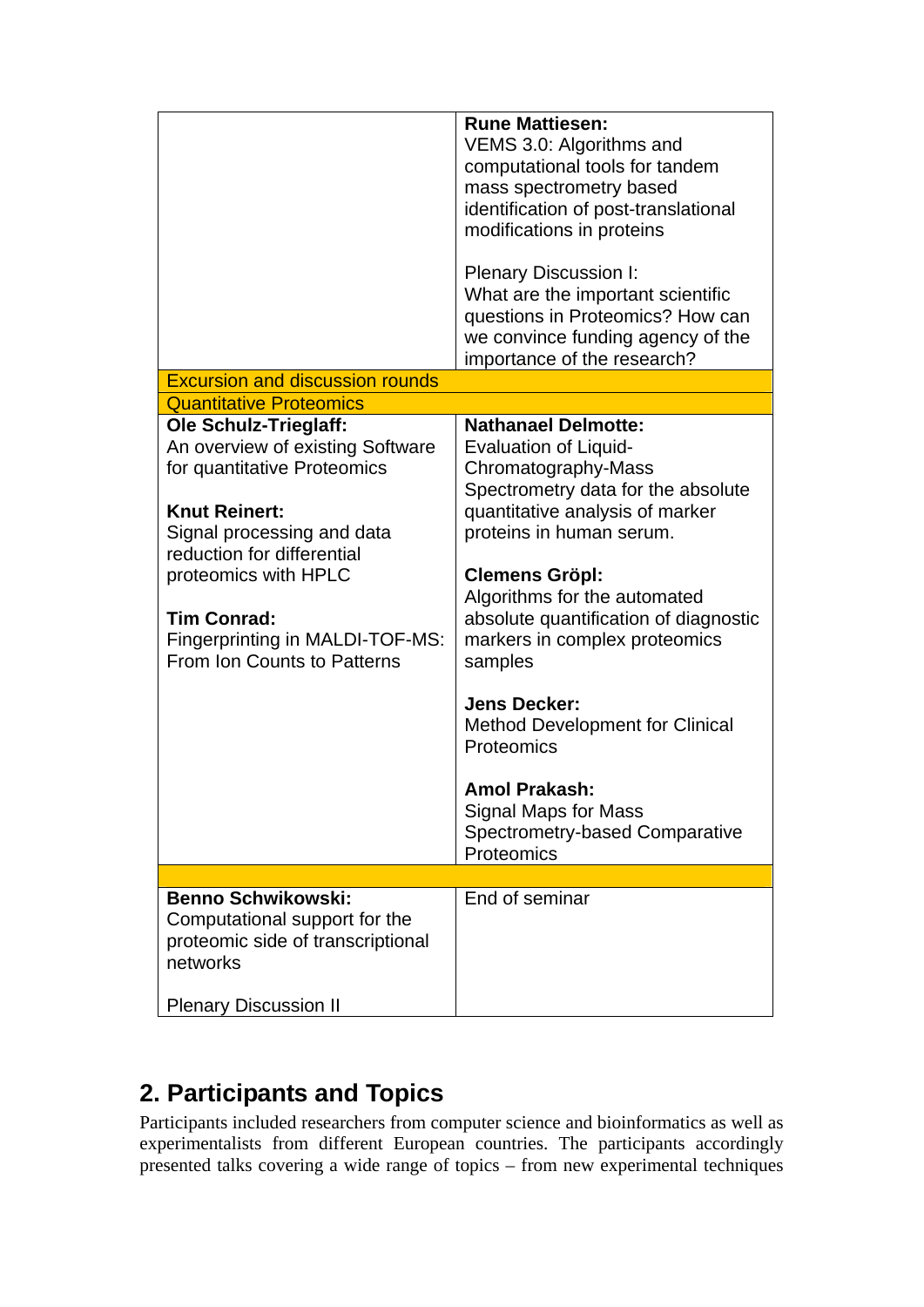requiring new computational approaches to theoretical results with interesting implications for experimental techniques.



**Figure 1:** The participants of Dagstuhl Seminar "Computational Proteomics".

The following scientists participated in the seminar:

- Behshad **Behzadi**, Inst. Pasteur et LIX (Paris) & MPI (Berlin)
- Sebastian **Böcker**, Universität Bielefeld (title of talk: Combinatorial Approaches for Mass Spectra Recalibration)
- Tim **Conrad**, FU Berlin (title of talk: Fingerprinting in MALDI-TOF-MS: From Ion Counts to Patterns)
- Jens **Decker**, Bruker Daltonik GmbH (title of talk: Method Development for Clinical Proteomics)
- Nathanaël **Delmotte**, Universität Saarbrücken (title of talk: Evaluation of Liquid-Chromatography-Mass Spectrometry data for the absolute quantitative analysis of marker proteins in human serum)
- Clemens **Gröpl**, FU Berlin (title of talk: Algorithms for the automated absolute quantification of diagnostic markers in complex proteomics samples)
- Christian **Huber**, Universität Saarbrücken (title of talk: Glycosylation Patterns of Proteins Studied by Liquid Chromatography-Mass Spectrometry and Bioinformatic Tools)
- Oliver **Kohlbacher**, Universität Tübingen
- Eva **Lange**, FU Berlin (title of talk: High-accuracy peak picking of proteomics data)
- Wolf D. **Lehmann**, DKFZ Heidelberg (title of talk: The [Peptide]n+- Fragmentome: A Set of Predictable MS/MS Fragment Ions with Highly Redundant Sequence Information)
- Sébastien **Li-Thiao-Té**, Institut Pasteur Paris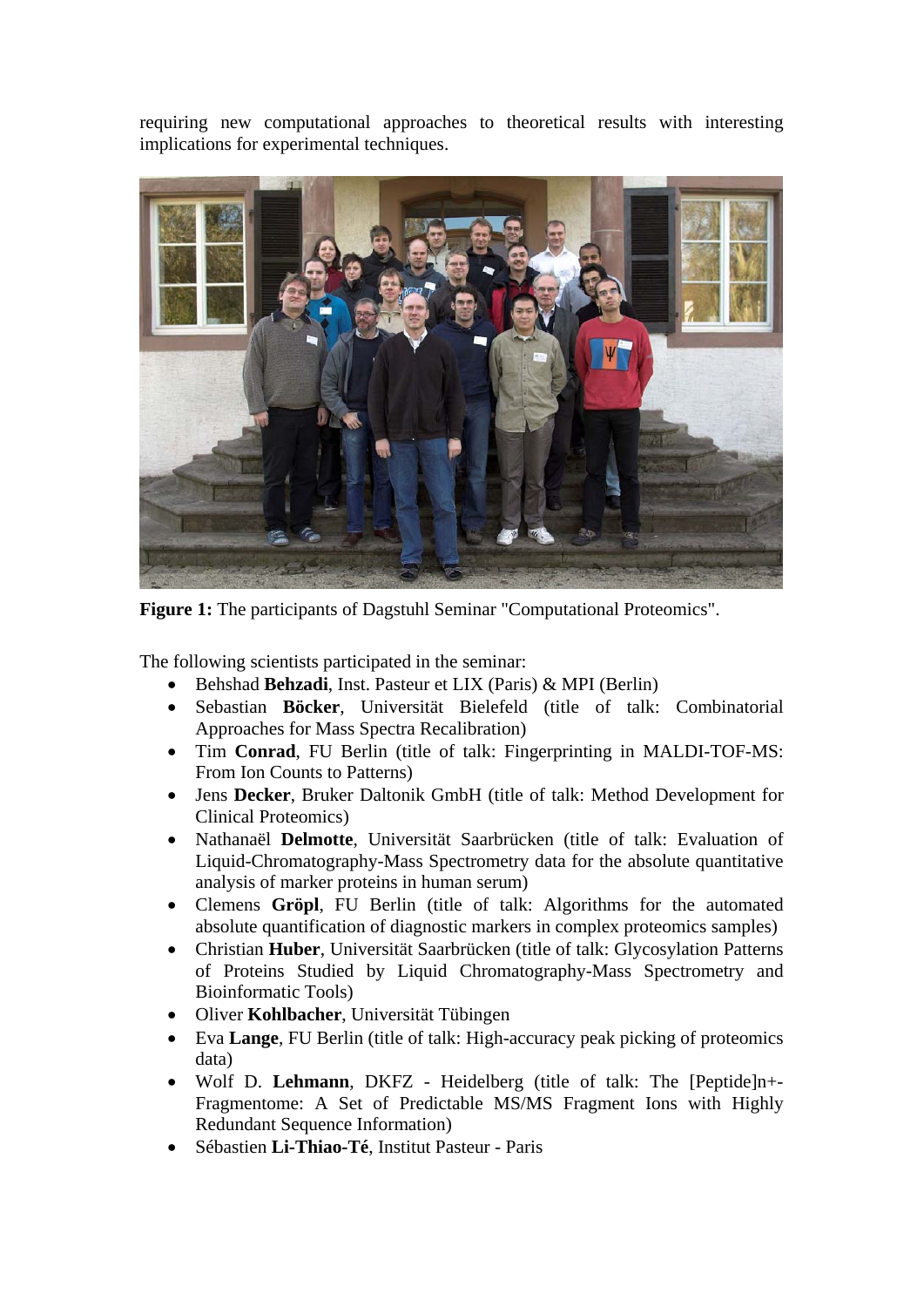- Rune **Mattiesen**, University of Southern Denmark Odense (title of talk: VEMS 3.0: Algorithms and Computational Tools for Tandem Mass Spectrometry Based Identification of Post-translational Modifications in Proteins)
- Nico **Pfeifer**, Universität Tübingen
- Amol **Prakash**, University of Washington (title of talk: Signal Maps for Mass Spectrometry-based Comparative Proteomics)
- Knut **Reinert** , FU Berlin (title of talk: OpenMS A framework for differential quantification using HPLC/MS)
- Christian **Schley**, Universität Saarbrücken (title of talk: Multidimensional Peptide/Protein Analysis and Identification by Sequence Database Search Using Mass Spectrometric Data)
- Hartmut **Schlüter**, Charité Berlin (title of talk: From Functions to Proteins Searching for Proteases)
- Johannes **Schuchhardt**, MicroDiscovery GmbH Berlin (title of talk: From Spots to Systems)
- Ole **Schulz-Trieglaff**, FU Berlin (title of talk: Software platforms for quantitative proteomics)
- Benno **Schwikowski** , Institut Pasteur, Paris (title of talk: Computational support for the proteomic side of transcriptional networks)
- Marc **Sturm**, Universität Tübingen (title of talk: A machine learning approach for prediction of DNA and peptide retention times)
- Andreas **Tholey**, Universität des Saarlandes (title of talk: MALDI Mass Spectrometry for Quantitative Proteomics – Approaches, Scopes and Limitations)
- Nora **Toussaint**, Universität Tübingen

The unfortunate choice of the seminar data (Thanksgiving weekend) made it impossible for the invited American scientists to attend, a problem that should be considered in the future when scheduling a seminar with American participants.

## **3. Workshop Conclusion**

The workshop on Computational Proteomics was a full success, as has been confirmed by its participants. Bringing together scientist from different communities – from computer science and life sciences – turned out to be fruitful indeed. Traditionally, proteomics and bioinformatics/computer science are mostly disjoint communities with separate meetings and conferences. The chance to get insights into the problems and challenges both of the experimental and computational world, the need to learn and understand the idiosyncratic "languages" and "vocabulary" of the different disciplines was well appreciated by the attendants. Validation of proteomics data generation and evaluation was spotted as one of the most challenging issues in the application of proteomics as a technology for clinical diagnosis and monitoring. Participants from the two communities were exposed to new ideas, concepts, and techniques – both experimentally and computationally – they were not previously aware of. These ideas were then discussed over a glass of wine or two until late at night. The workshop produced a number of personal contacts which was positively remarked by the participants. In addition to the interaction and personal contacts of